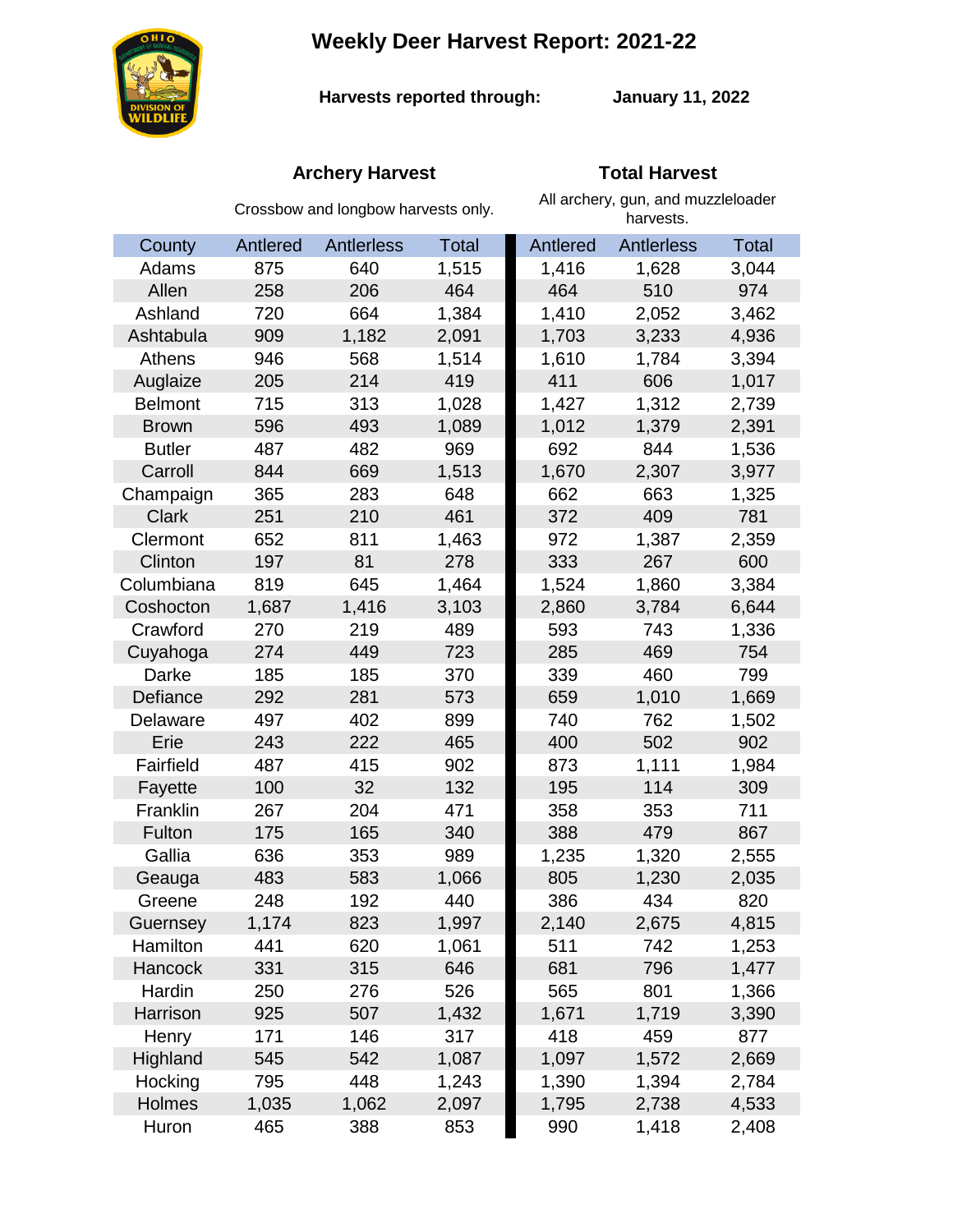**Weekly Deer Harvest Report: 2021-22**



**Harvests reported through:** 

**January 11, 2022**

## **Archery Harvest Total Harvest**

|               | Crossbow and longbow harvests only. |            |              | All archery, gun, and muzzleloader<br>harvests. |                   |              |  |
|---------------|-------------------------------------|------------|--------------|-------------------------------------------------|-------------------|--------------|--|
| County        | Antlered                            | Antlerless | <b>Total</b> | Antlered                                        | <b>Antlerless</b> | <b>Total</b> |  |
| Jackson       | 724                                 | 464        | 1,188        | 1,231                                           | 1,421             | 2,652        |  |
| Jefferson     | 723                                 | 253        | 976          | 1,281                                           | 983               | 2,264        |  |
| Knox          | 1,074                               | 1,101      | 2,175        | 1,959                                           | 3,063             | 5,022        |  |
| Lake          | 253                                 | 358        | 611          | 327                                             | 503               | 830          |  |
| Lawrence      | 478                                 | 177        | 655          | 888                                             | 679               | 1,567        |  |
| Licking       | 1,319                               | 1,104      | 2,423        | 2,158                                           | 2,734             | 4,892        |  |
| Logan         | 465                                 | 530        | 995          | 835                                             | 1,277             | 2,112        |  |
| Lorain        | 587                                 | 529        | 1,116        | 962                                             | 1,230             | 2,192        |  |
| Lucas         | 193                                 | 252        | 445          | 258                                             | 329               | 587          |  |
| Madison       | 172                                 | 114        | 286          | 313                                             | 303               | 616          |  |
| Mahoning      | 558                                 | 490        | 1,048        | 847                                             | 1,088             | 1,935        |  |
| Marion        | 205                                 | 171        | 376          | 463                                             | 495               | 958          |  |
| Medina        | 625                                 | 704        | 1,329        | 987                                             | 1,384             | 2,371        |  |
| Meigs         | 803                                 | 533        | 1,336        | 1,474                                           | 1,810             | 3,284        |  |
| Mercer        | 173                                 | 203        | 376          | 376                                             | 535               | 911          |  |
| Miami         | 248                                 | 198        | 446          | 388                                             | 441               | 829          |  |
| Monroe        | 575                                 | 257        | 832          | 1,175                                           | 1,233             | 2,408        |  |
| Montgomery    | 243                                 | 290        | 533          | 336                                             | 462               | 798          |  |
| Morgan        | 751                                 | 459        | 1,210        | 1,377                                           | 1,750             | 3,127        |  |
| <b>Morrow</b> | 431                                 | 351        | 782          | 765                                             | 904               | 1,669        |  |
| Muskingum     | 1,393                               | 765        | 2,158        | 2,437                                           | 2,627             | 5,064        |  |
| Noble         | 764                                 | 507        | 1,271        | 1,353                                           | 1,713             | 3,066        |  |
| Ottawa        | 139                                 | 131        | 270          | 230                                             | 287               | 517          |  |
| Paulding      | 207                                 | 229        | 436          | 510                                             | 724               | 1,234        |  |
| Perry         | 675                                 | 414        | 1,089        | 1,229                                           | 1,392             | 2,621        |  |
| Pickaway      | 167                                 | 102        | 269          | 354                                             | 291               | 645          |  |
| Pike          | 559                                 | 358        | 917          | 903                                             | 887               | 1,790        |  |
| Portage       | 673                                 | 665        | 1,338        | 1,066                                           | 1,410             | 2,476        |  |
| Preble        | 289                                 | 232        | 521          | 483                                             | 534               | 1,017        |  |
| Putnam        | 199                                 | 161        | 360          | 398                                             | 451               | 849          |  |
| Richland      | 877                                 | 802        | 1,679        | 1,506                                           | 2,071             | 3,577        |  |
| Ross          | 802                                 | 555        | 1,357        | 1,405                                           | 1,528             | 2,933        |  |
| Sandusky      | 256                                 | 248        | 504          | 423                                             | 529               | 952          |  |
| Scioto        | 601                                 | 409        | 1,010        | 959                                             | 1,072             | 2,031        |  |
| Seneca        | 403                                 | 353        | 756          | 849                                             | 1,143             | 1,992        |  |
| Shelby        | 220                                 | 260        | 480          | 424                                             | 637               | 1,061        |  |
| <b>Stark</b>  | 818                                 | 770        | 1,588        | 1,272                                           | 1,660             | 2,932        |  |
| Summit        | 592                                 | 662        | 1,254        | 699                                             | 825               | 1,524        |  |
| Trumbull      | 855                                 | 1,095      | 1,950        | 1,415                                           | 2,307             | 3,722        |  |